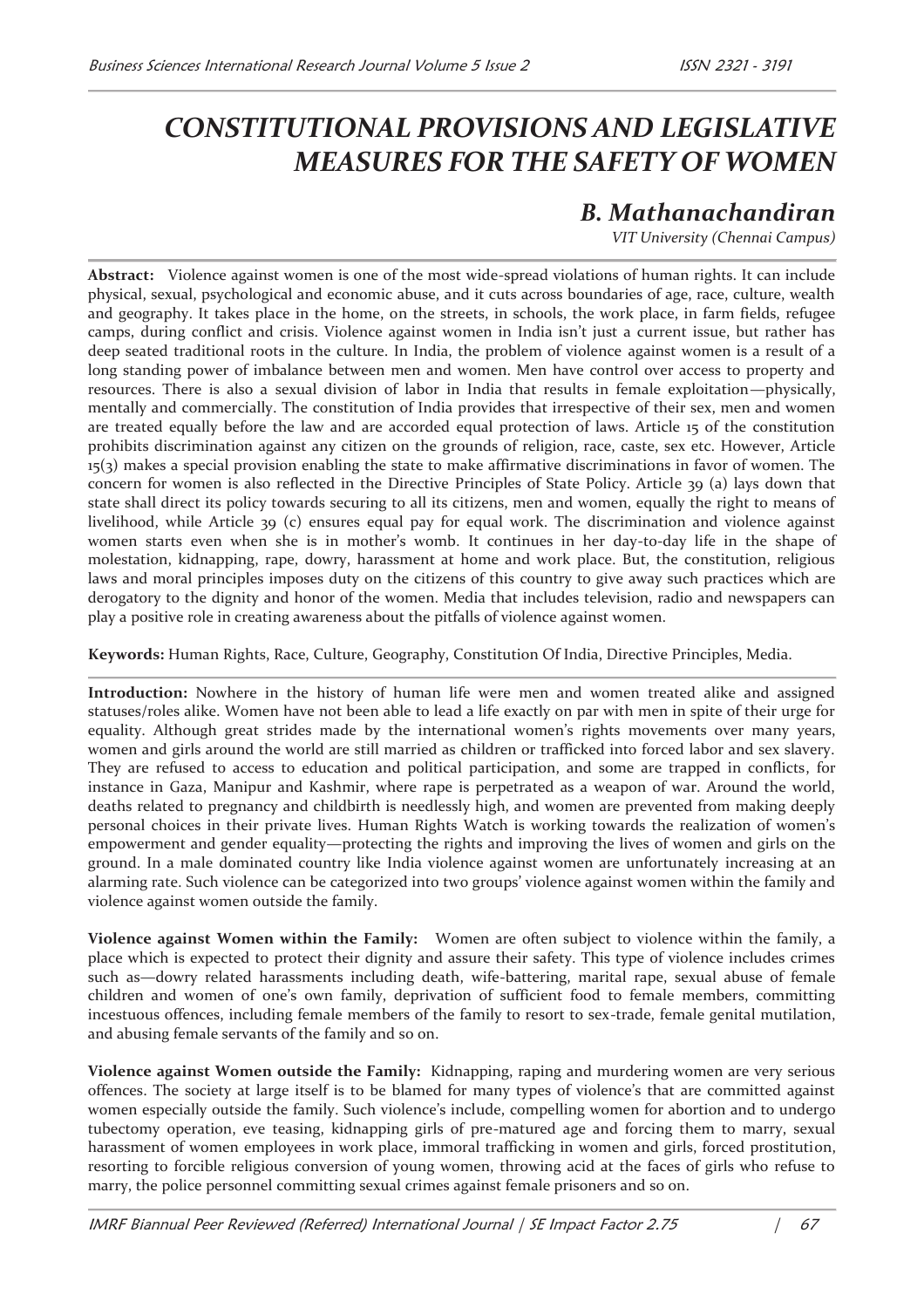Most of the Indian families are patriarchal. Therefore, the philosophy of equality of sex is not acceptable to them. Domestic works such as – cooking, looking after children, washing clothes and vessels, keeping the house neat and clean, looking after the domesticated animals, serving family members are branded as 'women's work.' Very rarely men do these works. But when the question of exercising power comes, it is always the man who dominates. His decisions are final and his orders are ultimate. The women's voice is invariably suppressed. Studies have revealed that women in India are neglecting their own health. Usually, Indian women consume less food and spend more energy on work. Women toil for the good of the family and children even at the cost of neglecting their own health. Women rarely complain about their ill-health because of their virtue of 'self-denial.'

Women workers are paid less than the male workers for the same type of work. Much labor is extracted from women by giving them very minimum wages. In matters of giving treatment, promotion, increment, etc. discrimination is made. Excepting film actresses and politicians, in all other fields, women are not given importance on par with men. Government officials/bureaucrats also practice this discriminatory treatment in dealing with the people. Sexual harassment of women at workplace is another major problem women have been facing since decades. The sexual harassment at work place includes, staring at women, making women the target of lewd remarks, dirty jokes, offers to drop them home, making unwanted comments about dressing etc. Many women workers have complained of such harassments during the recent times. Social reformers and social thinkers believe that in a nation like India giving education to women in as large a number as possible can prove to be a panacea for many of the problems of women. But unfortunately, it is found that girls are (still) being discouraged to go for higher education and also for professional and technical education. Further, the mass media such as radio, T.V., newspapers, weeklies, and monthlies play a crucial part in social change and social development especially in the modern societies. But sadly, the media has not been playing a positive in the case of women. The media is even condemned of exploiting and misrepresenting women. Advertisements whether in newspapers or T.V. play no less an important role in debasing women. Advertisement firms also make use of female body in a cheap manner to get publicity for things.

During the recent past, cases of desertion and divorce are increasing making the lives of many women very miserable. Divorce damages the social image of the wife. It becomes a perpetual stigma in her life. Dowry is another major problem associated with the Indian marriage. Dowry can be anything from cash to gifts. It is not only given before the wedding but the husband's family expects to be given gifts even after wedding. This places heavy financial strain on the bride's family. This is a violation of the women rights in India for it gives them financial burdens. Eve teasing, bride-burning, female foeticide, rape, are other major problems women in India faces day-in-day-out.

**Constitutional Provision for The Welfare of Women:** The independent Indian government has undertaken a number of measures with a view to promote the development and welfare of women. The improvement in the status of Indian women especially after independence can be analyzed in the light of major changes that have taken place in areas such as legislations, education, economic and employment sector, political participation and awareness of their rights on the part of women etc. The Constitution of India in its attempts to provide equal rights and opportunities to women and to ensure protection and justice has made the following provisions.

- Equality before law for women (Article 14).
- · The State not to discriminate against any citizen on grounds only of religion, race, caste, sex, place of birth or any of them (Article 15 (i)).
- The State to make any special provision in favor of women and children (Article 15 $(3)$ )
- · Equality of opportunity for all citizens in matters relating to employment or appointment to any office under the State (Article 16).
- · The State to direct its policy towards securing for men and women equally the right to an adequate means of livelihood (Article 39(a)); and equal pay for equal work for both men and women (Article 39(d)).
- · To promote justice, on a basis of equal opportunity and to provide free legal aid by suitable legislation or scheme or in any other way to ensure that opportunities for securing justice are not denied to any citizen by reason of economic or other disabilities (Article 39 A).
- · The State to make provision for securing just and humane conditions of work and for maternity relief (Article 42).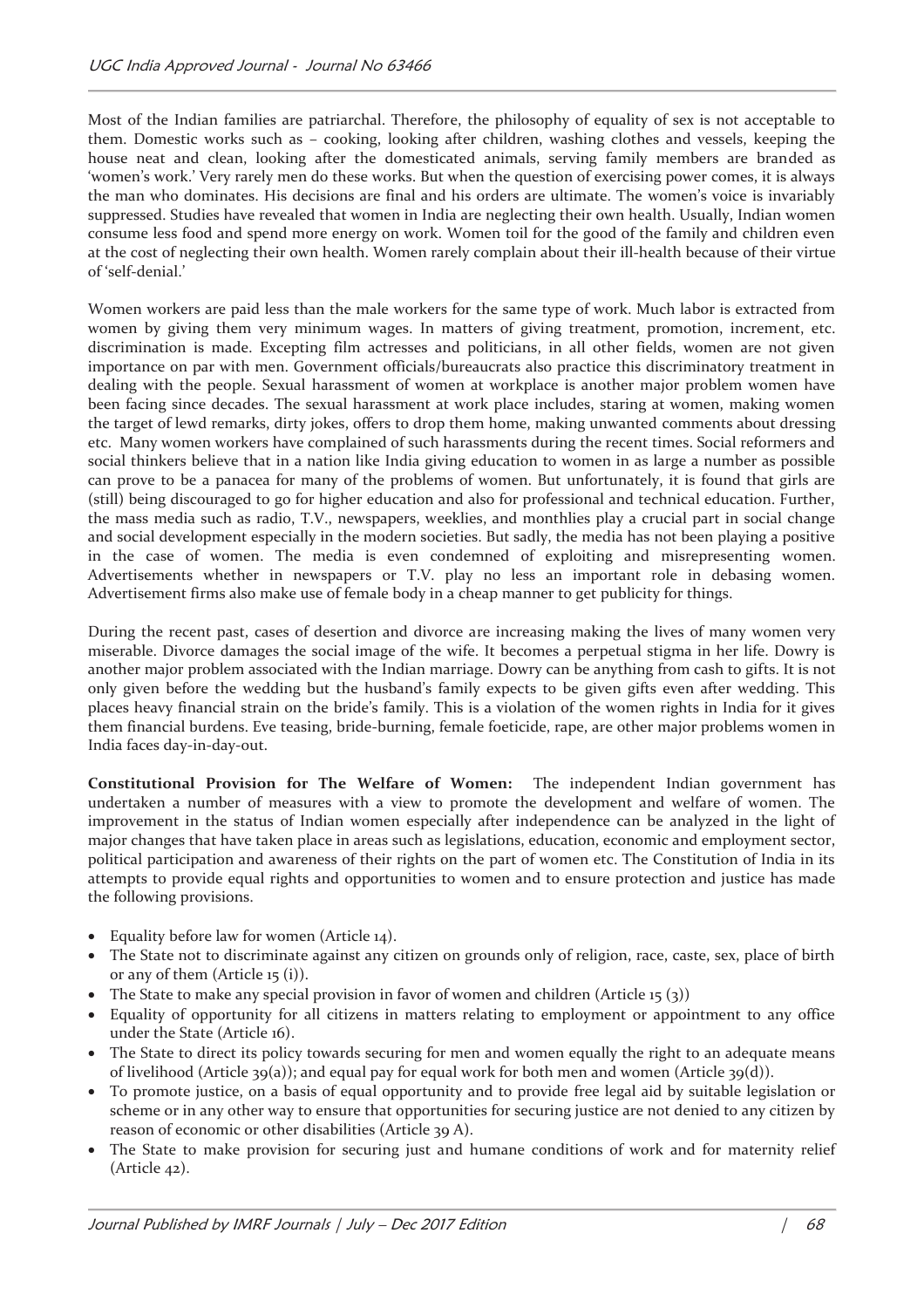- · The State to promote with special care the educational and economic interests of the weaker sections of the people and to protect them from social injustice and all forms of exploitation (Article 46).
- The State to raise the level of nutrition and the standard of living of its people (Article 47).
- · To promote harmony and the spirit of common brotherhood amongst all the people of India and to renounce practices derogatory to the dignity of women (Article 51(A) (e)).
- · Not less than one-third (including the number of seats reserved for women belonging to the Scheduled Castes and the Scheduled Tribes) of the total number of seats to be filled by direct election in every Panchayat to be reserved for women and such seats to be allotted by rotation to different constituencies in a Panchayat (Article 243  $D(3)$ ).
- · Not less than one- third of the total number of offices of Chairpersons in the Panchayats at each level to be reserved for women (Article 243 D (4)).
- · Not less than one-third (including the number of seats reserved for women belonging to the Scheduled Castes and the Scheduled Tribes) of the total number of seats to be filled by direct election in every Municipality to be reserved for women and such seats to be allotted by rotation to different constituencies in a Municipality (Article 243 T  $(3)$ ).
- Reservation of offices of Chairpersons in Municipalities for the Scheduled Castes, the Scheduled Tribes and women in such manner as the legislature of a State may by law provide (Article 243 T)

**Legislature Measure to Safeguards to Check The Abuse against The Women:** The government of independent India undertook a number of legislative measures to safeguard the interests of women. Some of them are as under:

- · The Family Courts Act, 1984, seeks to provide justice to women who get involved in family disputes.
- The Special Marriage Act, 1954, provides rights to women on par with men for inter-caste marriage, love marriage and registered marriage. The act has also fixed the minimum age of marriage at 21 for males and 18 for females.
- · The Hindu Marriage Act, 1955, prohibits polygamy, polyandry and child marriage and concedes equal rights to women to divorce and to remarry.
- · The Hindu Succession Act, 1956 with amendment in 2005, provides for women the right to parental property.
- · Immoral Traffic (Prevention) Act, 1956, gives protection to women from being kidnapped and being compelled to become prostitutes.
- The Maternity Benefit Act, 1961 (Amended in 1995) declares the taking of dowry an unlawful activity and thereby prevents the exploitation of women.
- The Medical Termination of Pregnancy Act, 1971, legalizes abortion conceding the right of a woman to go for abortion on the ground of physical and mental health.
- · The Equal Remuneration Act, 1976, provides equal remuneration for men and women employees.
- · Indecent Representation of Women (Prohibition) Act, 1986, prohibits indecent representation of women through advertisement or in publications, writings, paintings, figures or in any other manner.
- · Commission of Sati (Prevention) Act, 1987, seeks to prevent Sati practice or the voluntary or forced burning or burying alive of widows.
- · The Protection of Women from Domestic Violence Act, 2005, protects women from domestic violence.

The principle of gender equality is enshrined in the Indian constitution in its preamble, Fundamental Rights, Fundamental Duties and Directive Principles. The constitution not only grants equality to women, but also empowers the state to adopt measures of positive discrimination in favor of women. Within the framework of a democratic polity, our laws, development policies, plans and programs have aimed at women's advancement in different spheres. India has also ratified various international conventions and human rights to secure equal rights of women.

**Conclusion**: Historically, women have been regarded as constituting a weaker section. They have often been treated as 'second-class citizens.' They continued to suffer from one or the other kind of disability. They have been pictured and presented as 'home makers' who are good in household chores. This image of women has been changing everywhere. Extensions of the voting right to women brought about a series of changes in the status of women. A big country like India cannot afford to ignore the role of women in the national development. It is in this context the process of empowerment of women has assumed importance. Indian